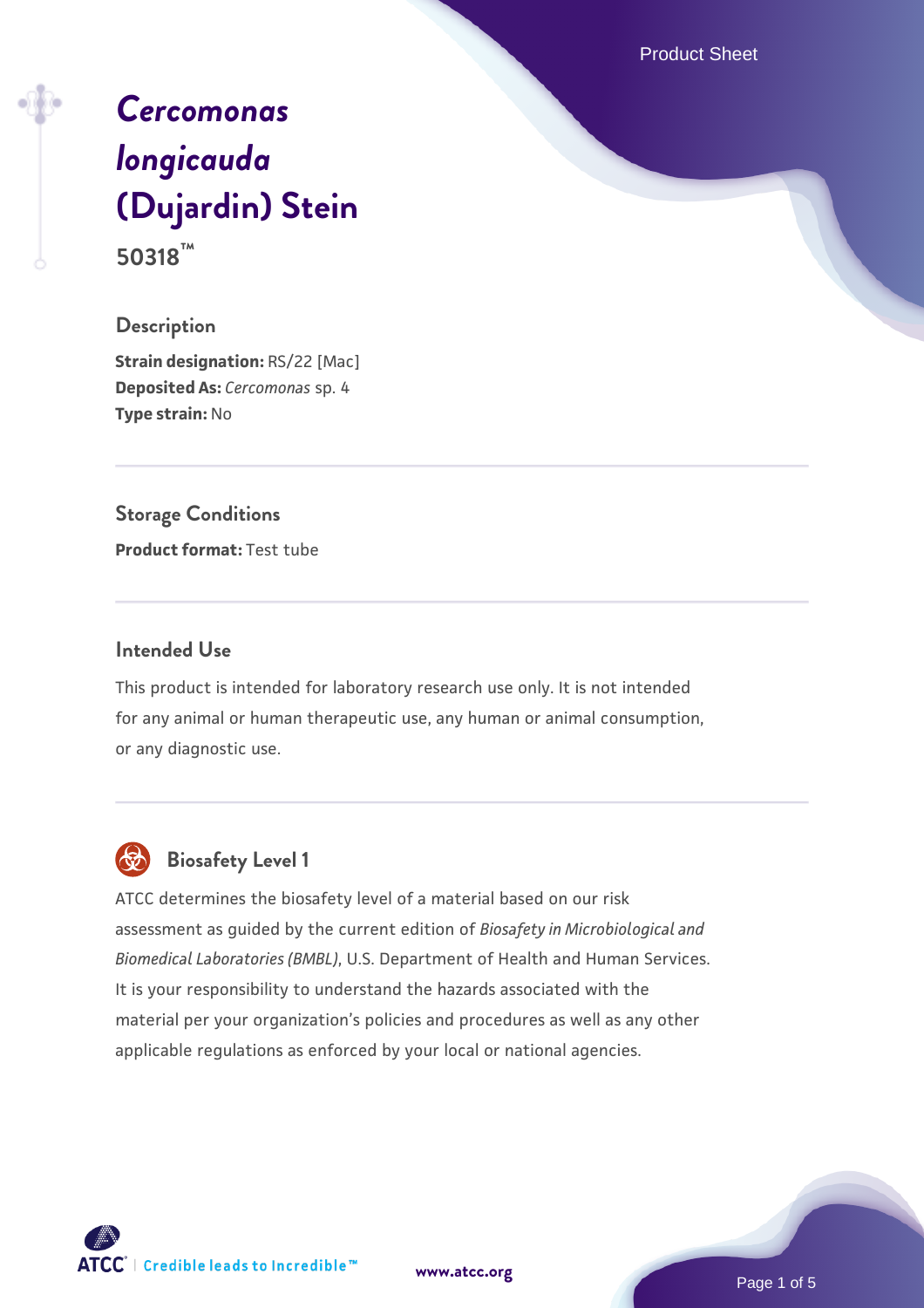# **[Cercomonas longicauda](https://www.atcc.org/products/50318) [\(Dujardin\) Stein](https://www.atcc.org/products/50318)** Product Sheet **50318**

ATCC highly recommends that appropriate personal protective equipment is always used when handling vials. For cultures that require storage in liquid nitrogen, it is important to note that some vials may leak when submersed in liquid nitrogen and will slowly fill with liquid nitrogen. Upon thawing, the conversion of the liquid nitrogen back to its gas phase may result in the vial exploding or blowing off its cap with dangerous force creating flying debris. Unless necessary, ATCC recommends that these cultures be stored in the vapor phase of liquid nitrogen rather than submersed in liquid nitrogen.

# **Certificate of Analysis**

For batch-specific test results, refer to the applicable certificate of analysis that can be found at www.atcc.org.

# **Growth Conditions**

**Medium:**  [ATCC Medium 1967: Soil freshwater cereal grass medium](https://www.atcc.org/-/media/product-assets/documents/microbial-media-formulations/1/9/6/7/atcc-medium-1967.pdf?rev=6d6a0ece598c4c7faf735def3ce81152) **Temperature:** 25°C **Incubation:** Grown with Enterobacter aerogenes ATCC 13048. Consult product sheet for culture protocol.

# **Material Citation**

If use of this material results in a scientific publication, please cite the material in the following manner: *Cercomonas longicauda* (Dujardin) Stein (ATCC 50318)



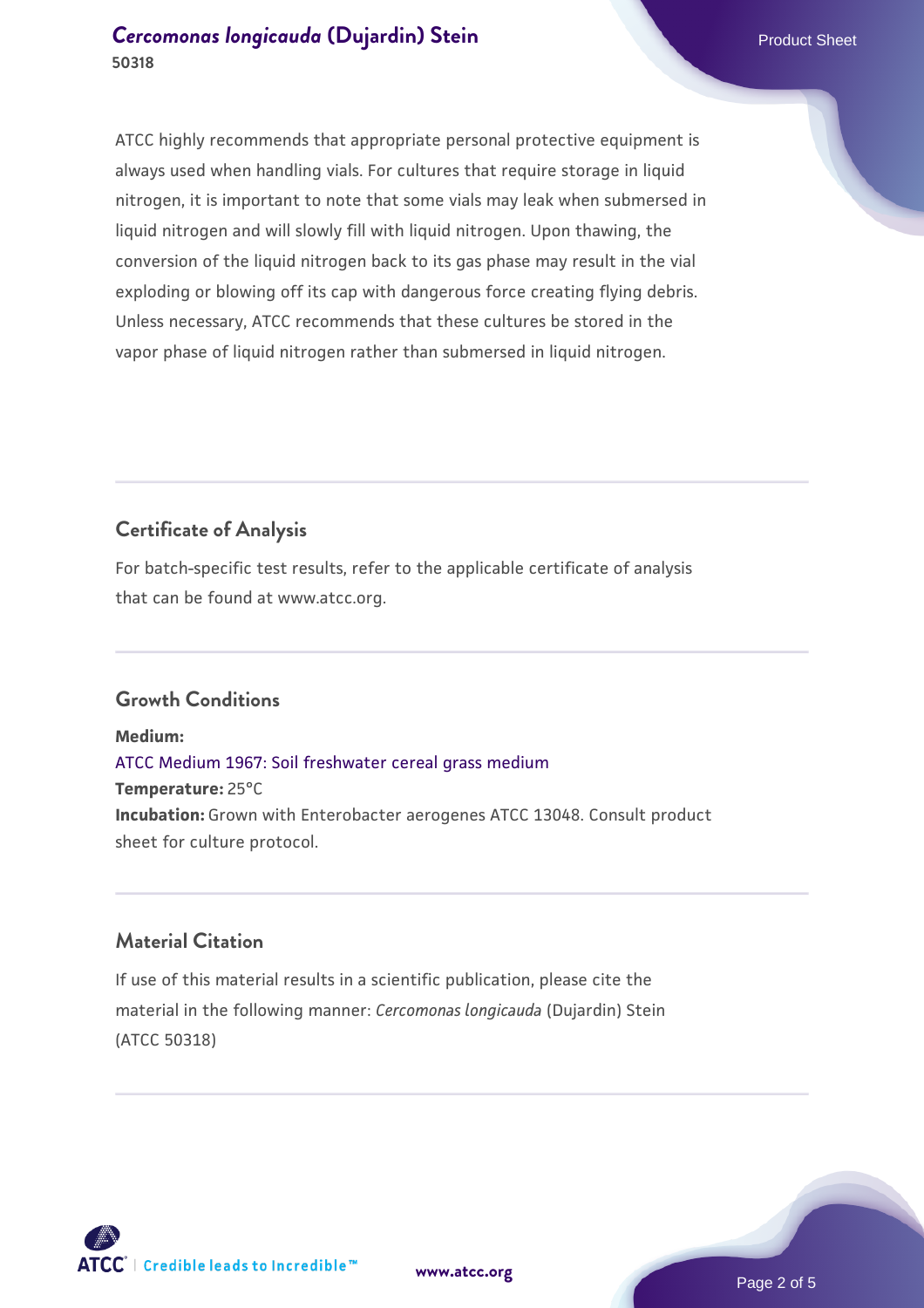# **[Cercomonas longicauda](https://www.atcc.org/products/50318) [\(Dujardin\) Stein](https://www.atcc.org/products/50318)** Product Sheet

**50318**

# **References**

References and other information relating to this material are available at www.atcc.org.

# **Warranty**

The product is provided 'AS IS' and the viability of ATCC® products is warranted for 30 days from the date of shipment, provided that the customer has stored and handled the product according to the information included on the product information sheet, website, and Certificate of Analysis. For living cultures, ATCC lists the media formulation and reagents that have been found to be effective for the product. While other unspecified media and reagents may also produce satisfactory results, a change in the ATCC and/or depositor-recommended protocols may affect the recovery, growth, and/or function of the product. If an alternative medium formulation or reagent is used, the ATCC warranty for viability is no longer valid. Except as expressly set forth herein, no other warranties of any kind are provided, express or implied, including, but not limited to, any implied warranties of merchantability, fitness for a particular purpose, manufacture according to cGMP standards, typicality, safety, accuracy, and/or noninfringement.

# **Disclaimers**

This product is intended for laboratory research use only. It is not intended for any animal or human therapeutic use, any human or animal consumption, or any diagnostic use. Any proposed commercial use is prohibited without a license from ATCC.

While ATCC uses reasonable efforts to include accurate and up-to-date information on this product sheet, ATCC makes no warranties or representations as to its accuracy. Citations from scientific literature and



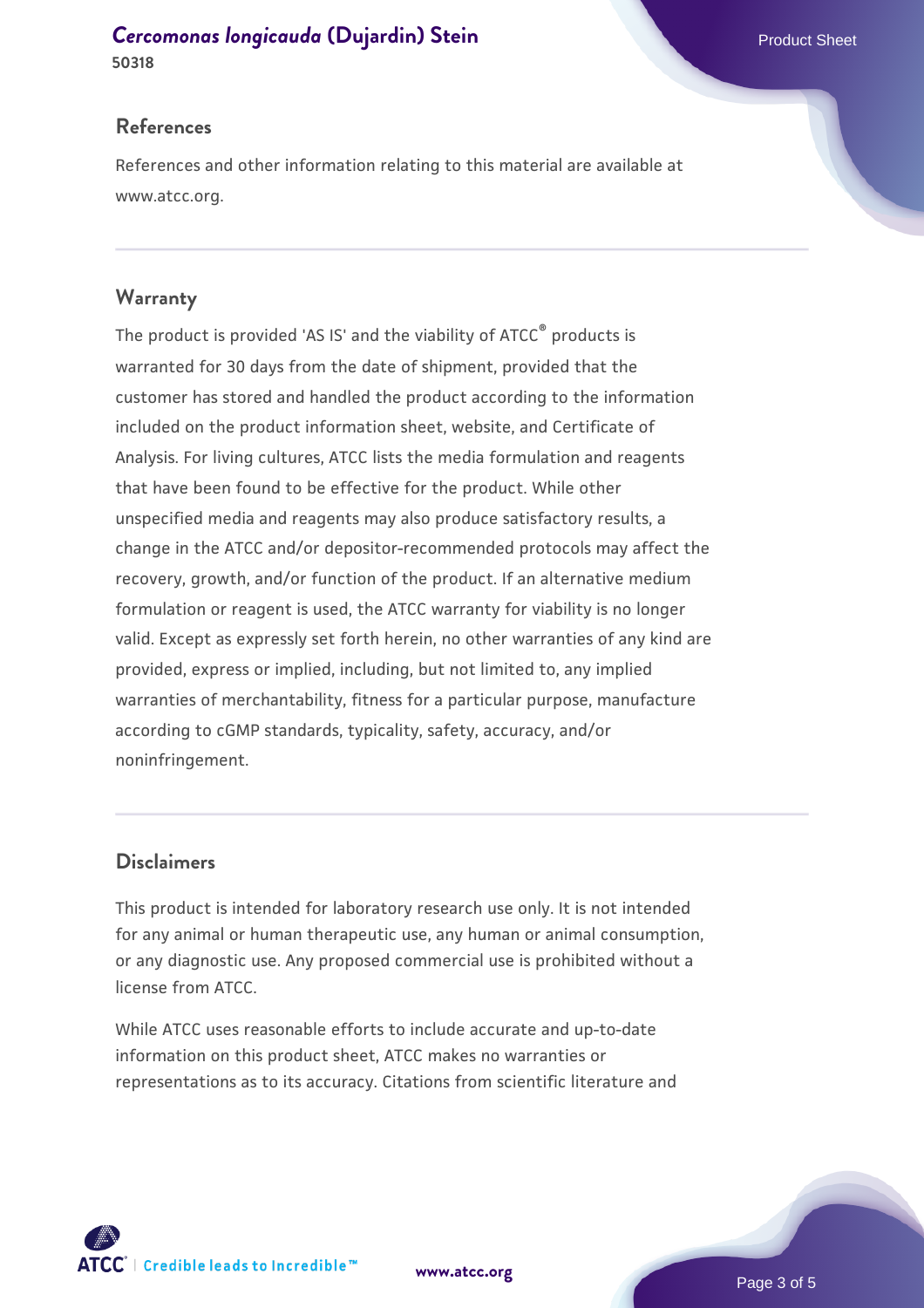patents are provided for informational purposes only. ATCC does not warrant that such information has been confirmed to be accurate or complete and the customer bears the sole responsibility of confirming the accuracy and completeness of any such information.

This product is sent on the condition that the customer is responsible for and assumes all risk and responsibility in connection with the receipt, handling, storage, disposal, and use of the ATCC product including without limitation taking all appropriate safety and handling precautions to minimize health or environmental risk. As a condition of receiving the material, the customer agrees that any activity undertaken with the ATCC product and any progeny or modifications will be conducted in compliance with all applicable laws, regulations, and guidelines. This product is provided 'AS IS' with no representations or warranties whatsoever except as expressly set forth herein and in no event shall ATCC, its parents, subsidiaries, directors, officers, agents, employees, assigns, successors, and affiliates be liable for indirect, special, incidental, or consequential damages of any kind in connection with or arising out of the customer's use of the product. While reasonable effort is made to ensure authenticity and reliability of materials on deposit, ATCC is not liable for damages arising from the misidentification or misrepresentation of such materials.

Please see the material transfer agreement (MTA) for further details regarding the use of this product. The MTA is available at www.atcc.org.

#### **Copyright and Trademark Information**

© ATCC 2021. All rights reserved. ATCC is a registered trademark of the American Type Culture Collection.

#### **Revision**

This information on this document was last updated on 2021-05-19